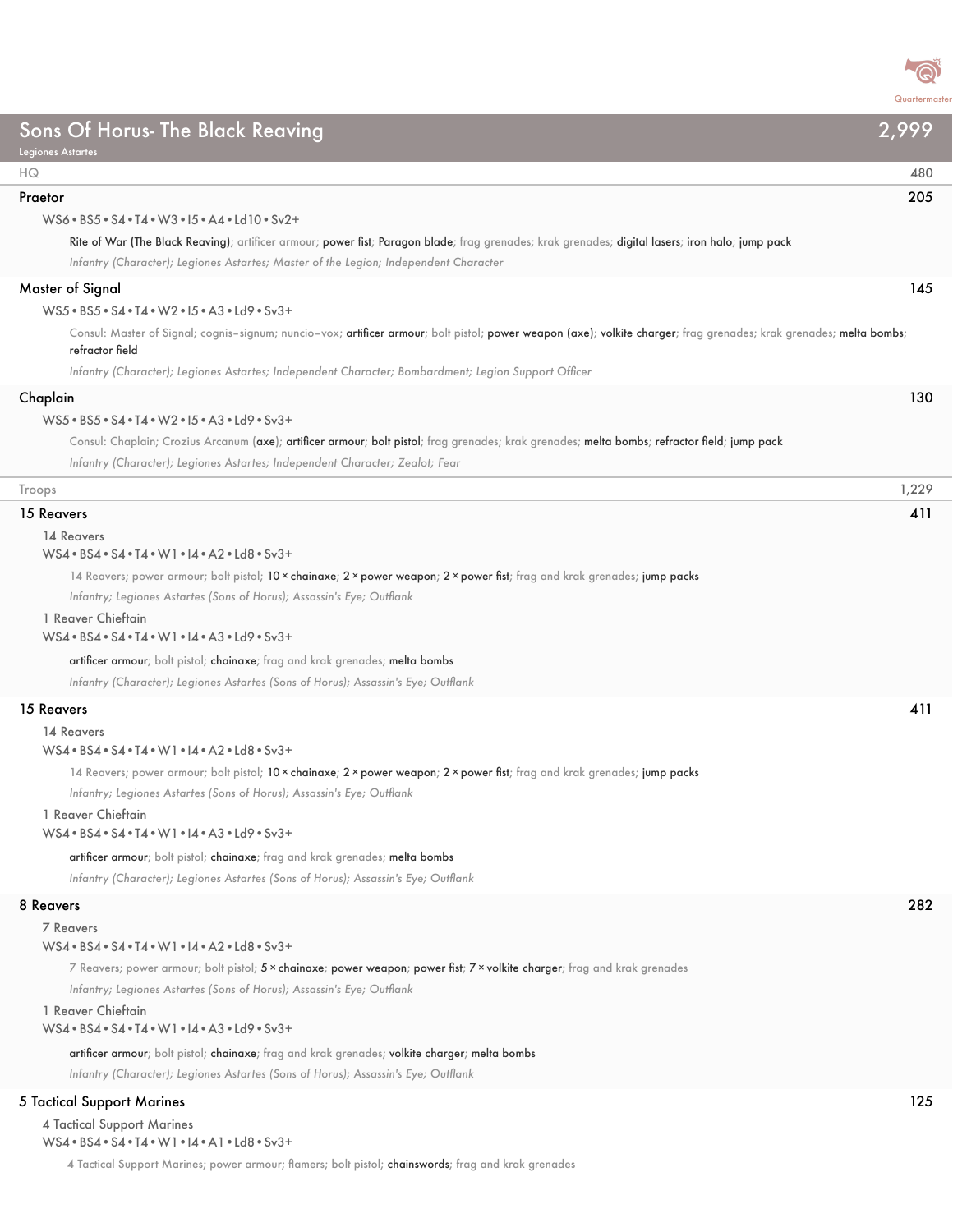## 1 Tactical Support Sergeant

## WS4•BS4•S4•T4•W1•I4•A2•Ld9•Sv3+

artificer armour; bolt pistol; frag and krak grenades; melta bombs

*Infantry (Character); Legiones Astartes; Support Squad*

| Elites                                                                                                                                                              | 185 |
|---------------------------------------------------------------------------------------------------------------------------------------------------------------------|-----|
| <b>Apothecarion Detachment</b>                                                                                                                                      |     |
| ● Apothecary                                                                                                                                                        | 60  |
| WS4 . BS4 . S4 . T4 . W1 . I4 . A1 . Ld8 . Sv3+                                                                                                                     |     |
| power armour; bolt pistol; chainsword; frag grenades; krak grenades; narthecium; jump pack                                                                          |     |
| Infantry (Character); Legiones Astartes                                                                                                                             |     |
| ● Apothecary                                                                                                                                                        | 60  |
| $WS4 \cdot BS4 \cdot S4 \cdot T4 \cdot W1 \cdot 14 \cdot A1 \cdot Ld8 \cdot Sv3+$                                                                                   |     |
| power armour; bolt pistol; chainsword; frag grenades; krak grenades; narthecium; jump pack                                                                          |     |
| Infantry (Character); Legiones Astartes                                                                                                                             |     |
| ● Apothecary                                                                                                                                                        | 65  |
| $WS4 \cdot BS4 \cdot S4 \cdot T4 \cdot W1 \cdot A \cdot A1 \cdot Ld8 \cdot Sv3+$                                                                                    |     |
| artificer armour; bolt pistol; chainsword; frag grenades; krak grenades; narthecium; volkite charger                                                                |     |
| Infantry (Character); Legiones Astartes                                                                                                                             |     |
| Fast Attack                                                                                                                                                         | 285 |
| Anvillus Pattern Dreadclaw Drop Pod                                                                                                                                 | 115 |
| BS- . FA12 . SA12 . RA12 . HP3                                                                                                                                      |     |
| frag assault launchers                                                                                                                                              |     |
| Vehicle (Hover, Flyer); Assault Vehicle; Deep Strike; Drop Pod Assault; Inertial Guidance System; Heat Blast                                                        |     |
| Javelin Attack Speeder Squadron                                                                                                                                     |     |
| • Javelin Attack Speeder                                                                                                                                            | 85  |
| BS4 · FA11 · SA11 · RA10 · HP2                                                                                                                                      |     |
| pintle-mounted multi-melta; hull-mounted twin-linked lascannon; 2 x hunter-killer missiles                                                                          |     |
| Vehicle (Skimmer, Fast); Deep Strike; Outflank; Strafing Run; Grav-backwash                                                                                         |     |
| Javelin Attack Speeder Squadron                                                                                                                                     |     |
| • Javelin Attack Speeder                                                                                                                                            | 85  |
| BS4 . FA11 . SA11 . RA10 . HP2                                                                                                                                      |     |
| pintle-mounted multi-melta; hull-mounted twin-linked lascannon; $2 \times$ hunter-killer missiles                                                                   |     |
| Vehicle (Skimmer, Fast); Deep Strike; Outflank; Strafing Run; Grav-backwash                                                                                         |     |
| <b>Heavy Support</b>                                                                                                                                                | 820 |
| Leviathan Pattern Siege Dreadnought Talon                                                                                                                           |     |
| • Leviathan Pattern Siege Dreadnought                                                                                                                               | 310 |
| WS5 . BS5 . S8 . FA13 . SA13 . RA12 . 14 . A4 . HP4                                                                                                                 |     |
| Leviathan siege claw; Leviathan siege drill; 2 x torso-mounted heavy flamer; smoke launchers; searchlight; frag grenades; extra armour; armoured ceramite; phosphex |     |
| discharger                                                                                                                                                          |     |
| Vehicle (Walker); Reinforced Atomantic Shielding; Crushing Charge; Dreadnought Talon; Move Through Cover                                                            |     |
| Dreadnought Drop Pod                                                                                                                                                | 100 |
| BS- . FA12 . SA12 . RA12 . HP3                                                                                                                                      |     |
| Vehicle (Open-topped, Transport); Drop Pod Assault; Immobile; Inertial Guidance System; Burning Retros; Assault Vehicle                                             |     |
| Leviathan Pattern Siege Dreadnought Talon                                                                                                                           |     |
| • Leviathan Pattern Siege Dreadnought                                                                                                                               | 310 |
| WS5 . BS5 . S8 . FA13 . SA13 . RA12 . 14 . A4 . HP4                                                                                                                 |     |

Leviathan siege claw; Leviathan siege drill; 2 × torso-mounted heavy flamer; smoke launchers; searchlight; frag grenades; extra armour; armoured ceramite; phosphex